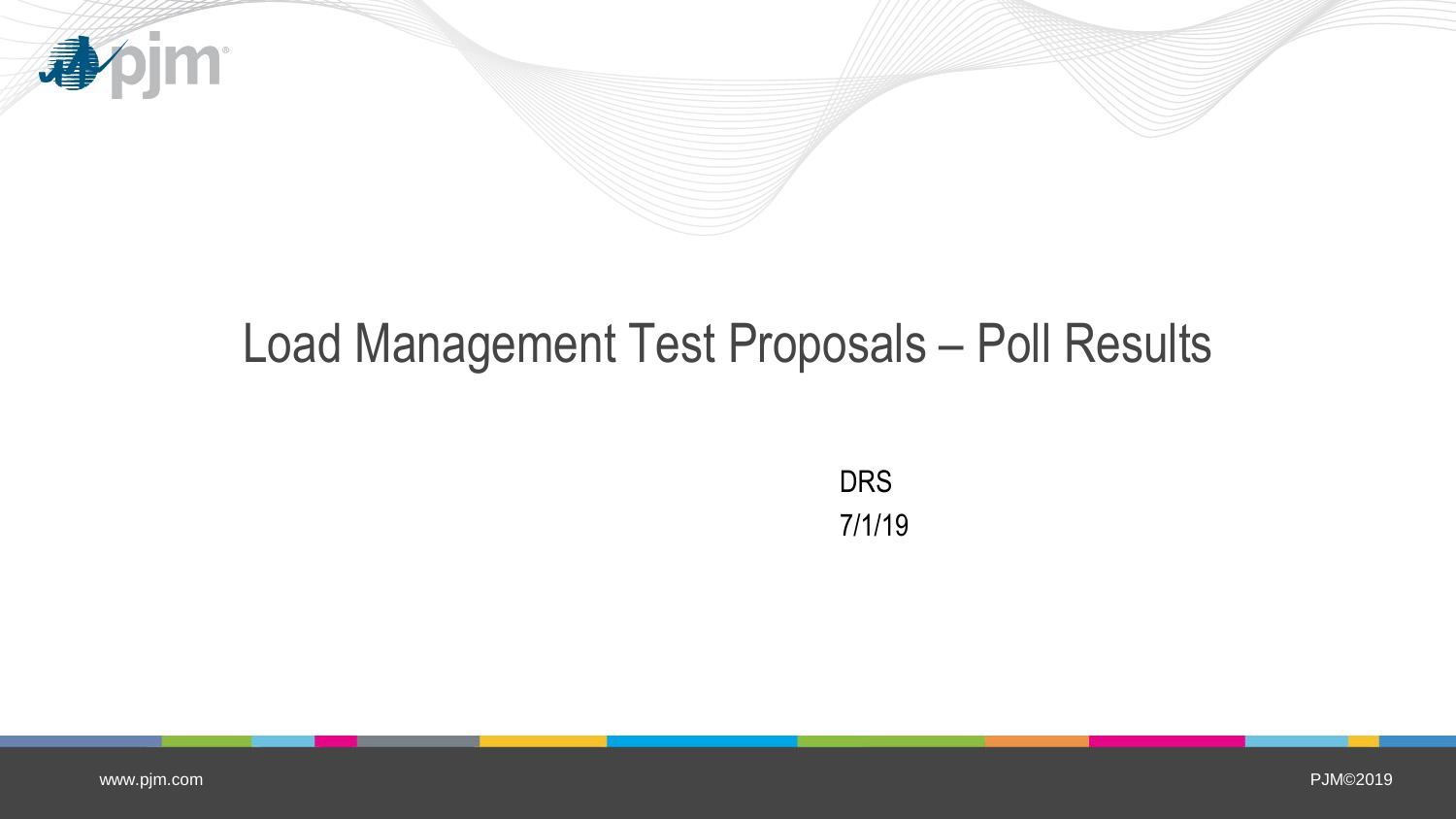



| <b>Total Unique Responders:</b>      | 30  |
|--------------------------------------|-----|
| <b>Total Companies Respresented:</b> | 123 |
|                                      |     |
| <b>Voting Members</b>                | 38  |
| Affiliate members                    | 81  |
| <b>Ex Officio Members</b>            |     |

Short turn around for poll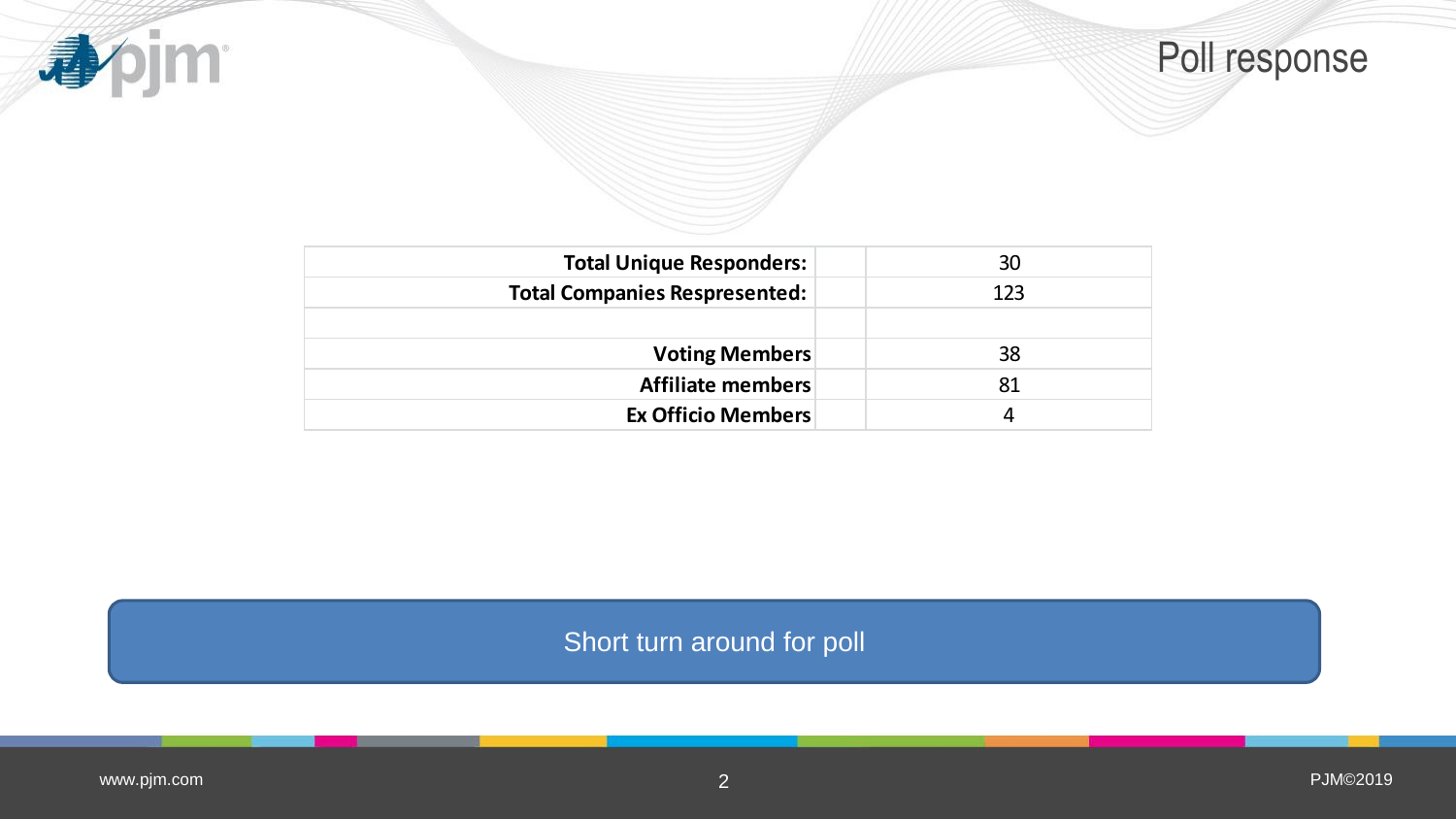## Please rank each package using 1 for your favorite, and 6 for your least favor

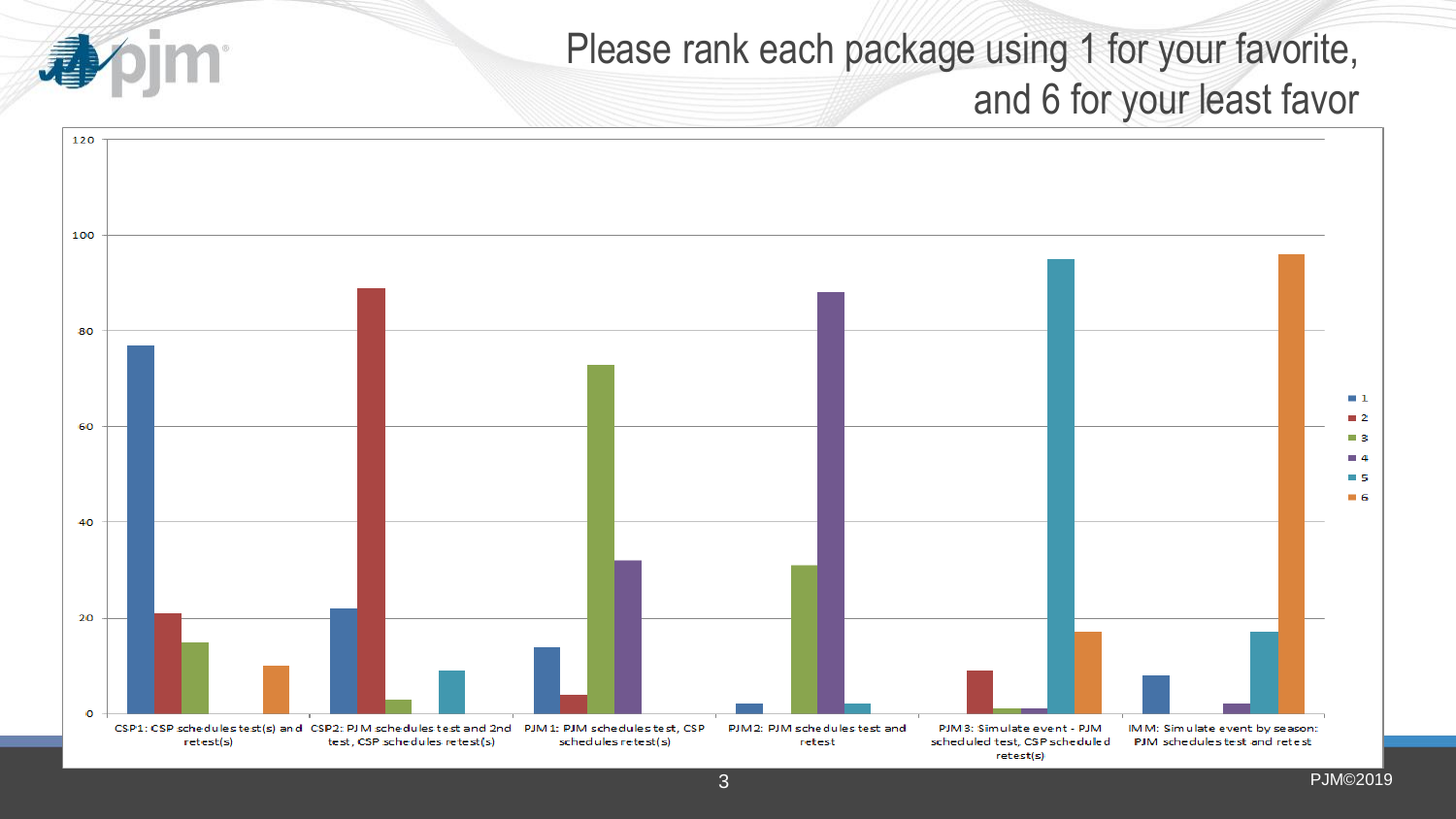

Please indicate which package(s) you can live with moving forward in the stakeholder process?

#### CSP1: CSP schedules test(s) and retest(s)



CSP2: PJM schedules test and 2nd test, CSP schedules retest(s)

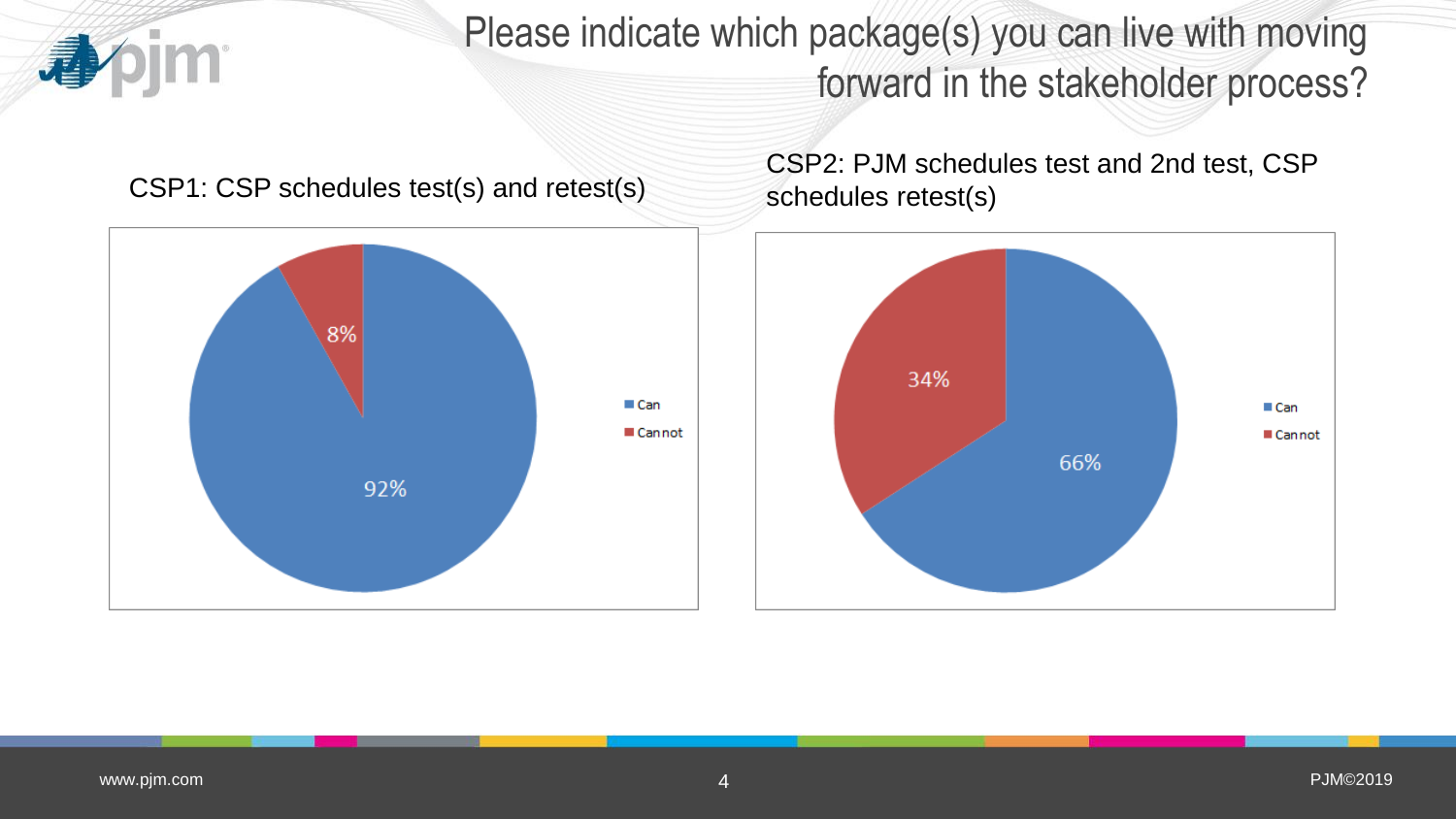Please indicate which package(s) you can live with moving forward in the stakeholder process?

PJM1: PJM schedules test, CSP schedules retest(s) PJM2: PJM schedules test and retest



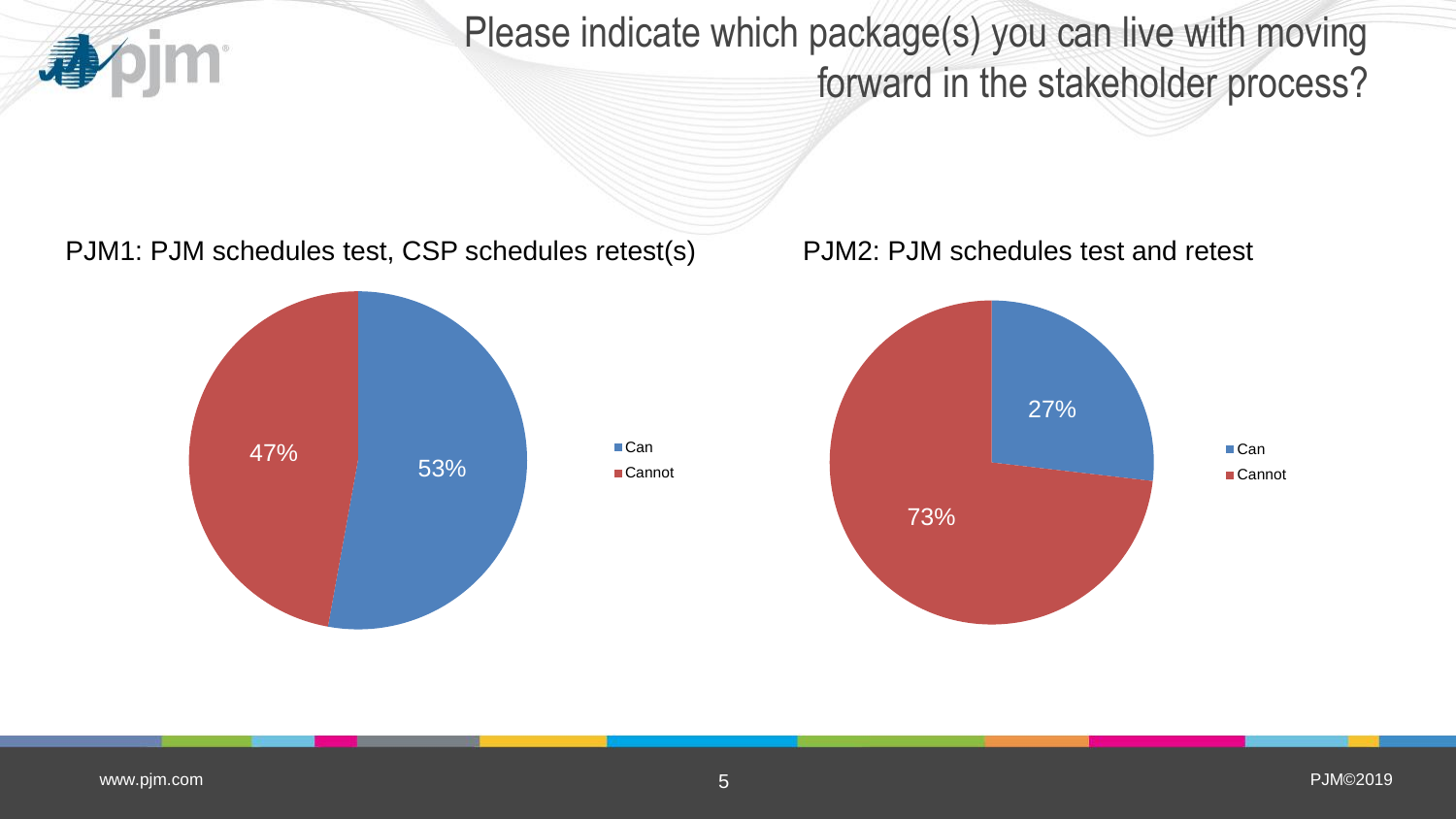

Please indicate which package(s) you can live with moving forward in the stakeholder process?

PJM3: Simulate event - PJM scheduled test, CSP scheduled retest(s)



IMM: Simulate event by season: PJM schedules test and retest

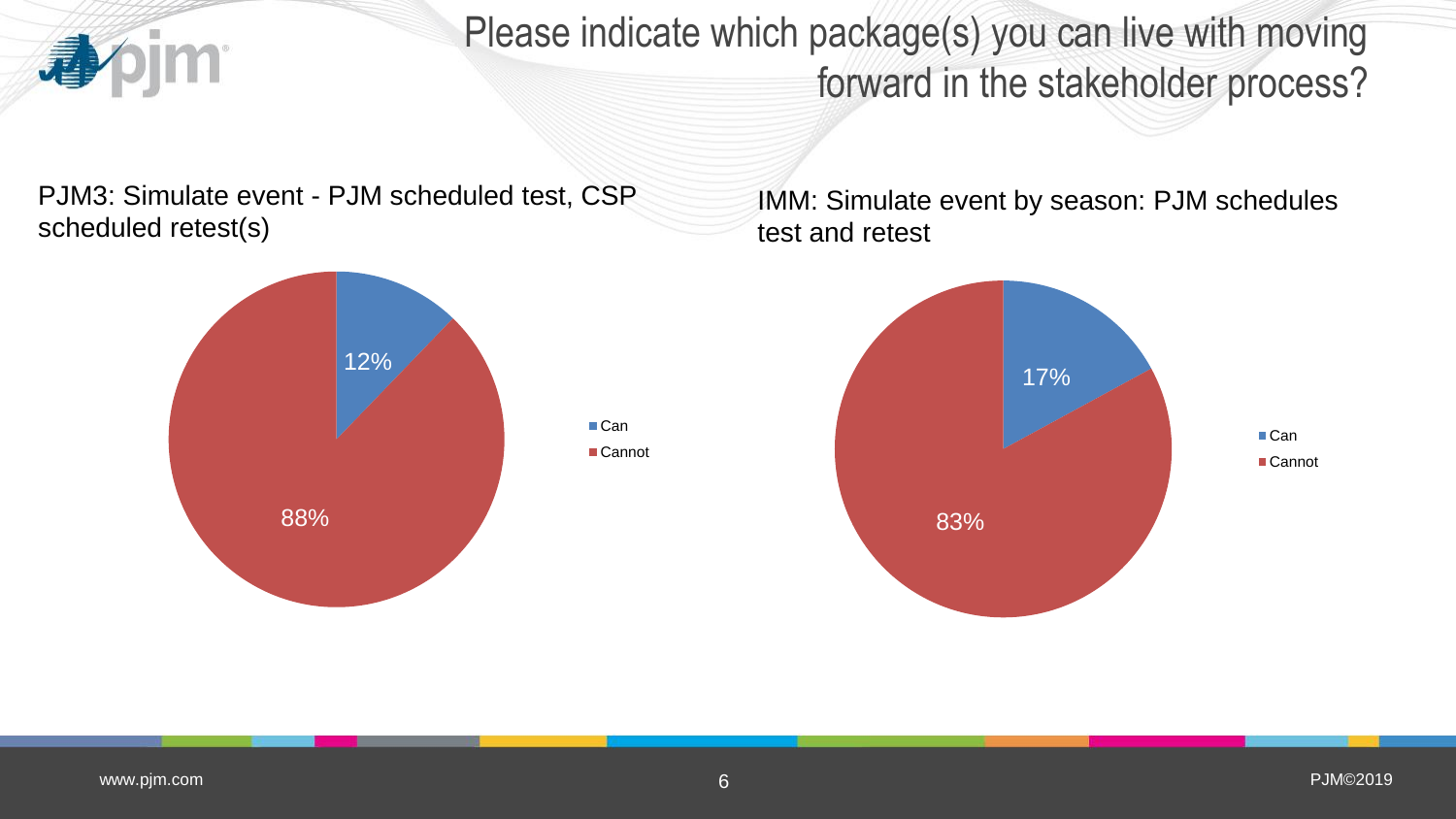What 6 components are most important to you. Please rank them from 1 to 6 (where 1 is the most important component of the 6)?

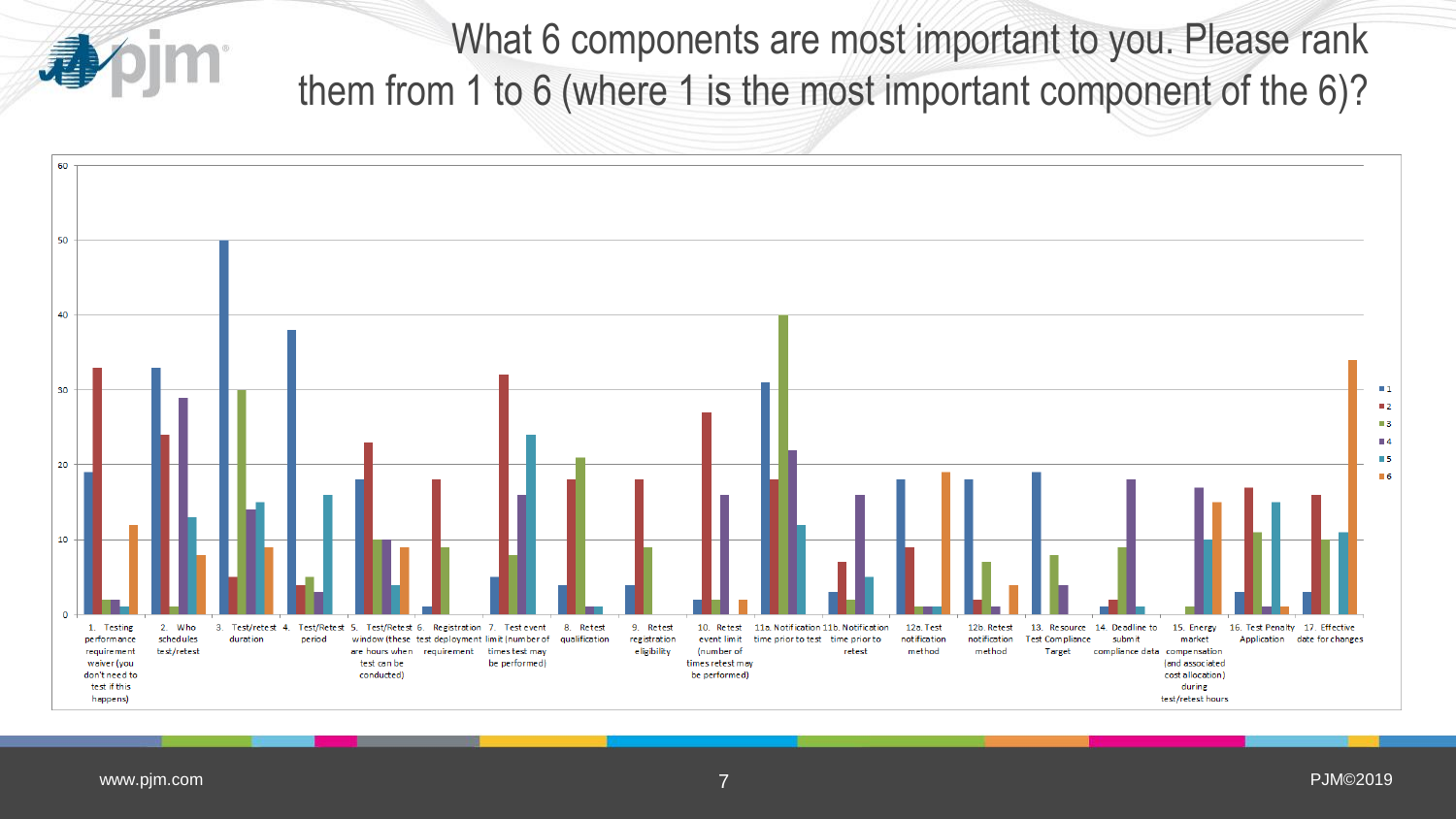

### Top Box summary (top 2 important components – rank 1 or 2)

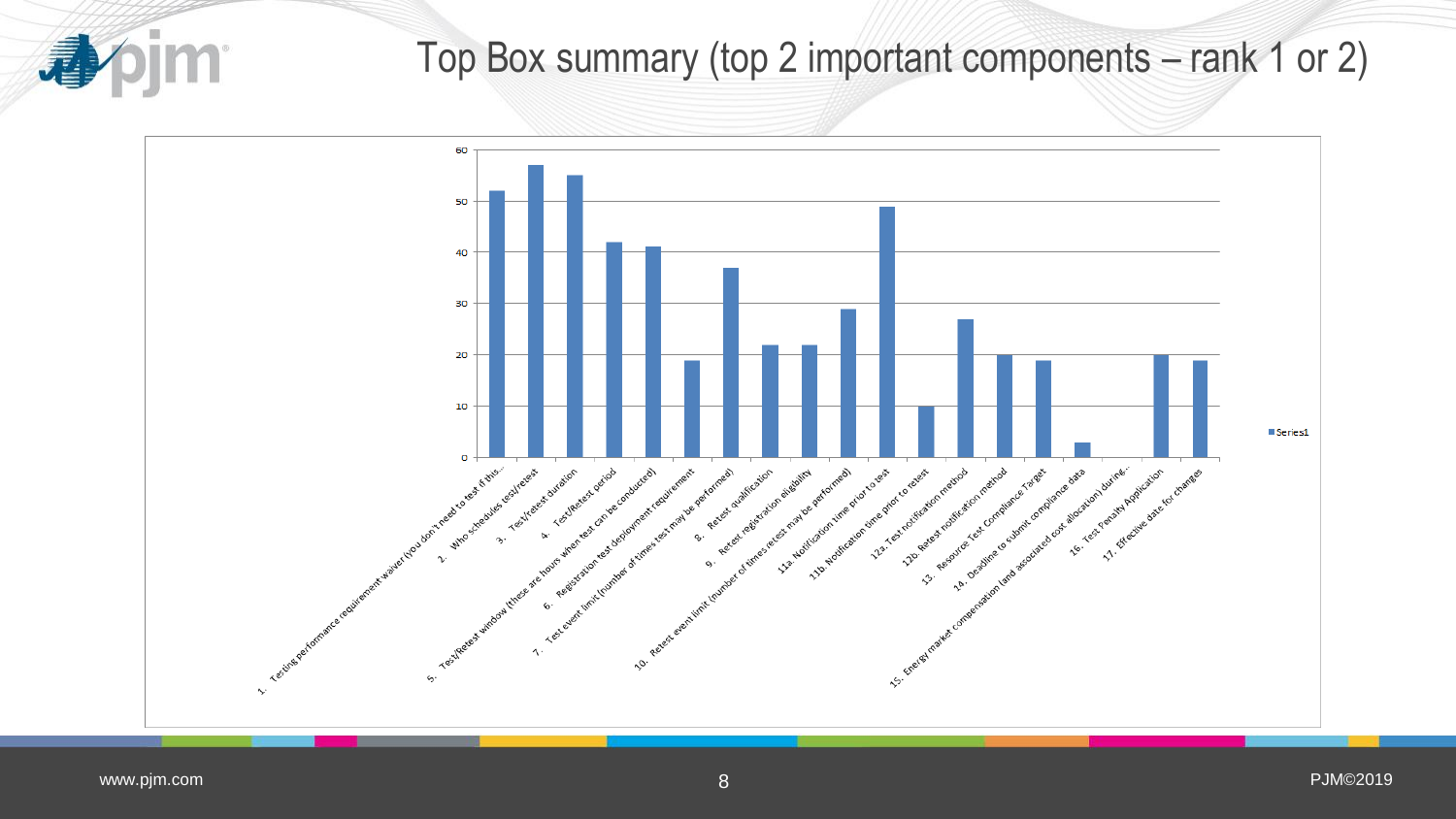

• For package(s) you CANNOT live with (these are the packages you DID NOT select in the previous question), is there 1 solution component change that will allow you to NOT reject the package? If yes, please indicate which solution component. Please add your recommended change so that you can live with the package to the associated package comment field. For example, if you cannot live with PJM3 proposal because Testing may occur on weekends then please indicate in the table below under component 4 (Test/Retest period), and add your recommended change to the PJM3 Proposal comments line at the end of the question: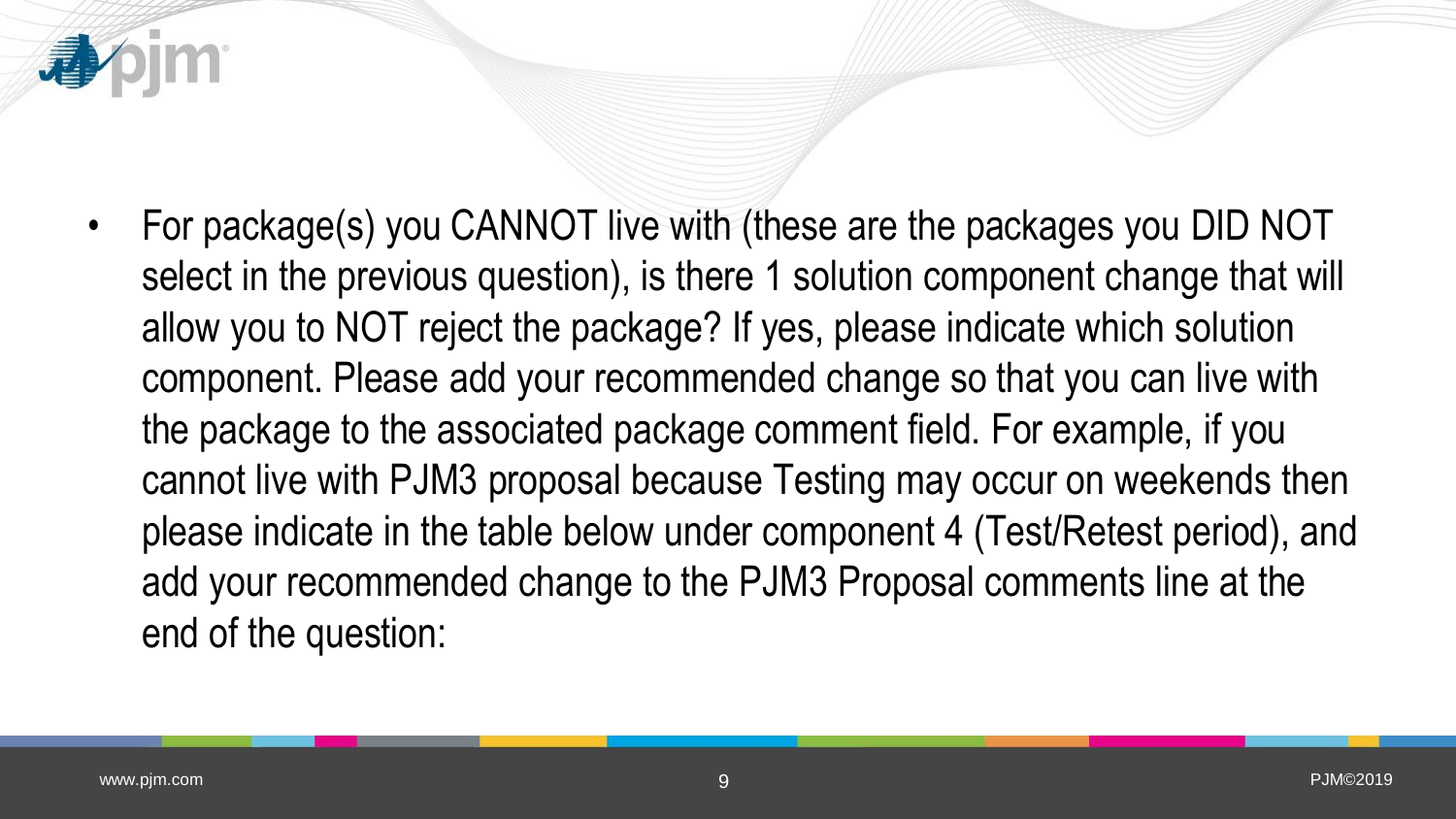

#### Proposal components that would need a change to enable stakeholders to live with proposal